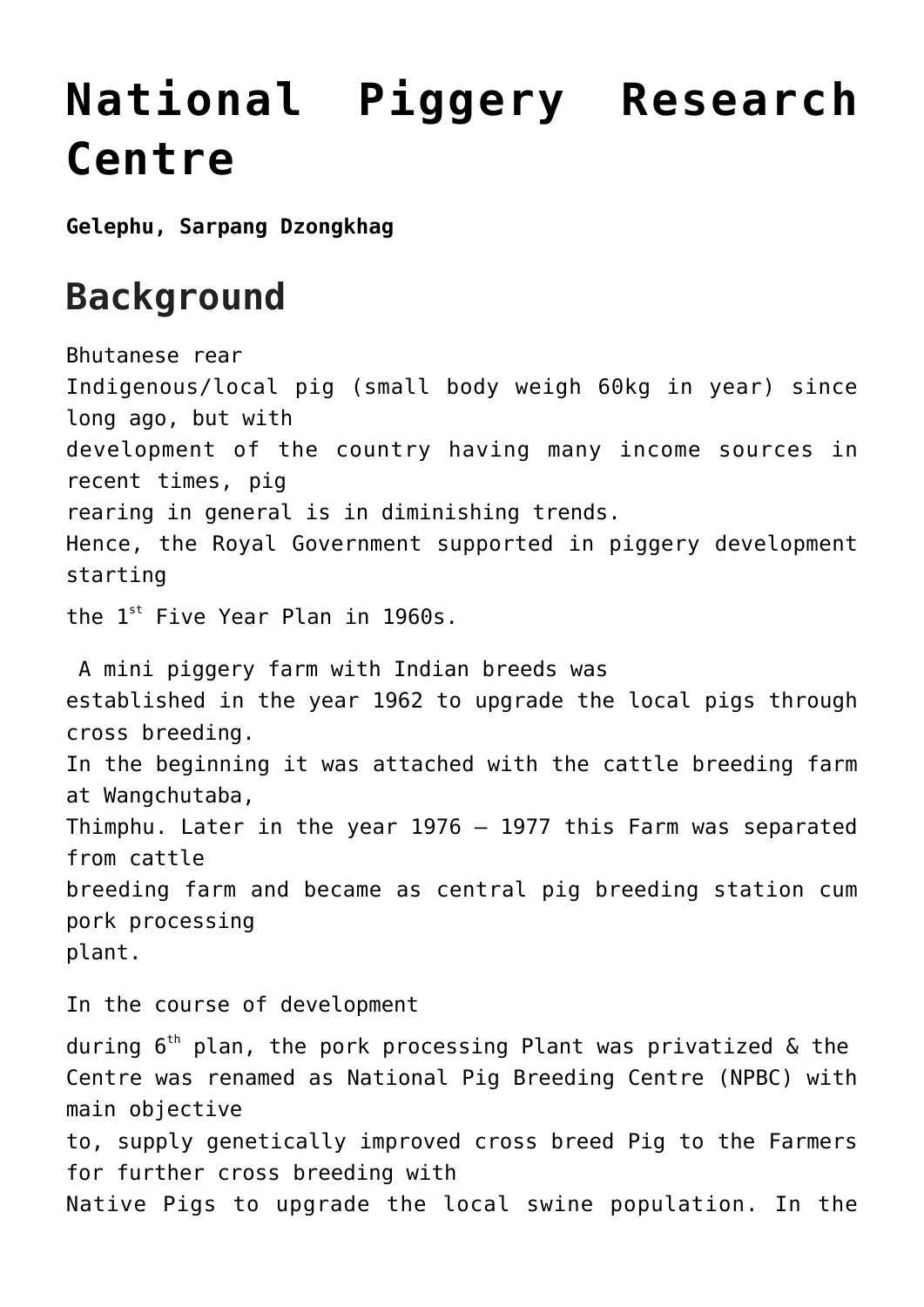course of development the Centre also supplies Piglets to Schools & Institutions for breeding & fattening purposes as a part of School Agriculture Program. During the inception of the Farm, the unit started with saddle back parent stock. However, over the past years the Farm has received parent stocks like, Duroc Jersey from Philippines & Large Black from Australia through FAO/UNDP. The Farm also received Duroc and Hampshire parent stock from Demark through FEZAP. Bhutan did imported white breed but soon wipe out due to poor preference by farmers because of skin disease problem. First lot of Large White and Landrace was imported in 1975 from India and later from Thailand in1982. Unfortunately, in 2002 all white breed breeding were discontinued. Latest import of exotic pig parent stock (current breed) was done in the year 2003 with 82 Nucleus stock from British Pig Breeding Association through TCP consisting of six family lines in large black & saddle back breeds, and four family lines in Duroc breed.

#### **Breeding pattern in various farms:**

Upon the completion of the shed construction centrally executed by DoL, Thimphu in the year 2003 and having placed new breeding plan, these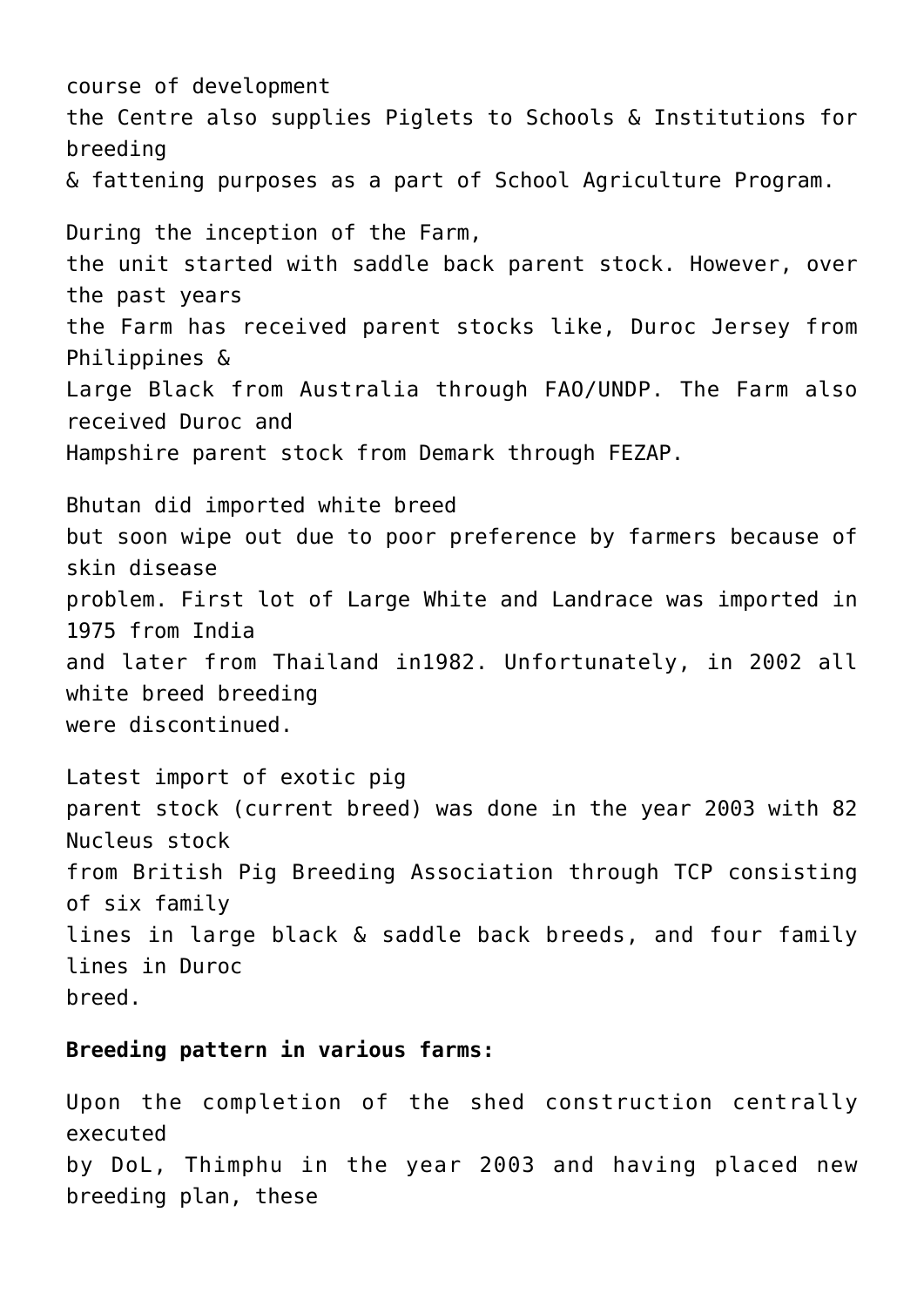Nucleus stocks were transferred to Gelephu Farm during Dec. 2004 – Feb 2005 with their first production cycle completed at Wangchutaba Farm. Since then Gelephu Farm is recognized as the Nucleus Farm (GP), which maintain pure line breeding system. While cross breeding is being done at 2 regional multiplier farms at Yusipang, Thimphu and Ligmithang, Mongar.

#### **Import of Duroc semen:**

 Over the year Duroc breed is found to be the maximum in breeding co-efficiency and felt urgent needs to replenish or upgrade the Sire line. Hence, in 2013 imported 10 doses of Duroc chilled semen with support from DLD, Bangkok. Out of 5 sows insemination 3 sows farrowed and weaned 15 piglets. Now duroc breed is dong well.

#### **Inception of National Piggery Development Centre:**

Considering the scope of piggery development in southern part of Bhutan the Department of Livestock, Ministry of Agriculture & Forests up-graded the Nucleus farm Gelephu and remaned as "National Piggery Development centre (NPiDC), DoL, Gelephu to push forward the domestic pork production in the 11 FYP. The NPiDC being the National commodity program is identified as apex body for piggery development in the country henceforth and given the additional mandates, roles and responsibility of overseeing (a) Inputs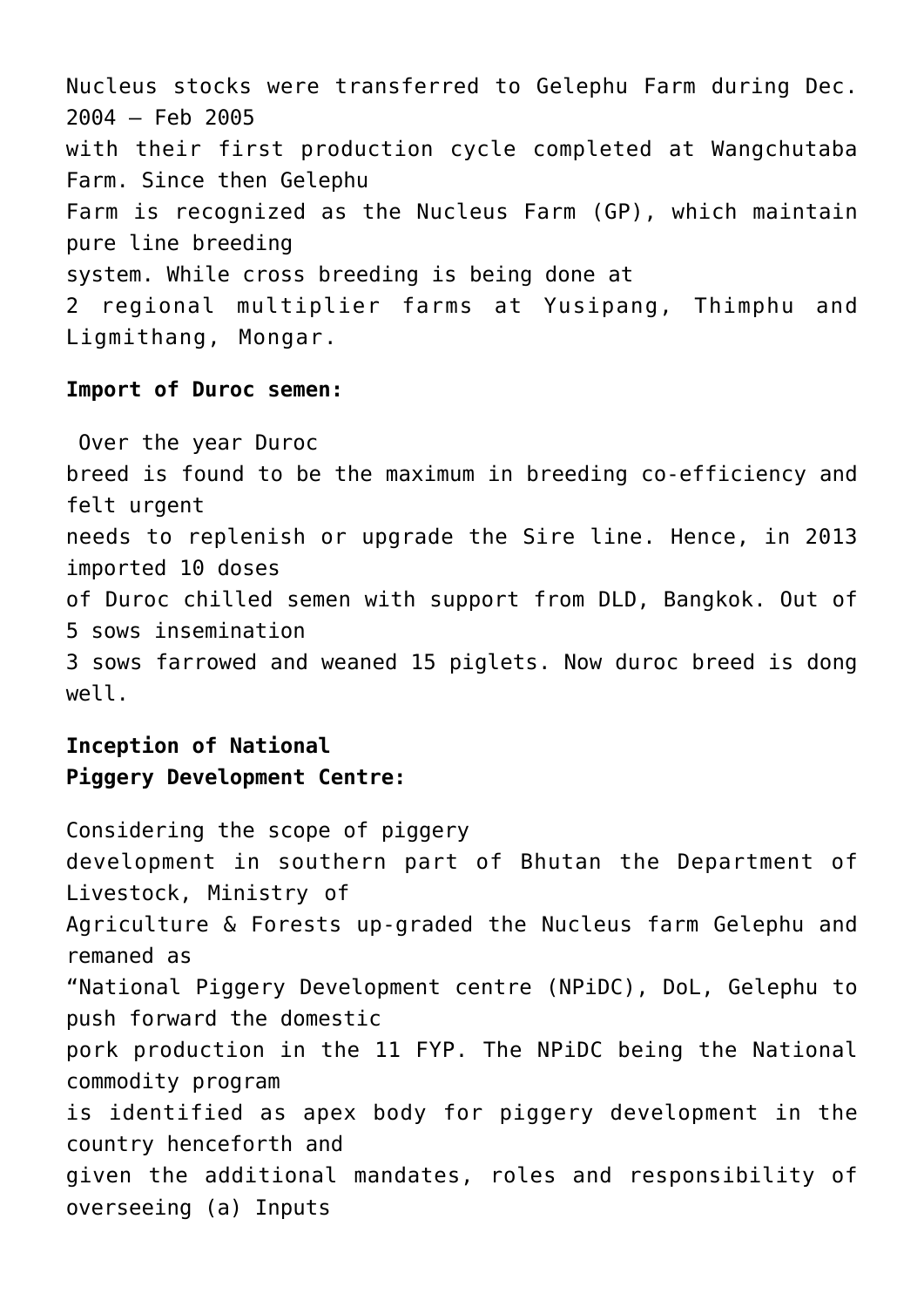production, (b) Extension services- liaising with Dzongkhag (for establishment of micro, semi- commercial & commercial farms) and (c) processing (product development) in the 11FYP. In order to produce 1000 MT of pork in 11 FYP, activities & budget were planned accordingly including construction of additional infrastructure, HRD and mobility in the centre.

The NPiDC presently has three breeding farms for piglets production:

- 1. The Nucleus farm, Gelephu, Sarpang with 160 sow-level
- 2. Regional Pig Breeding Centre, Yusipang, Thimphu with 100 sow-level
- 3. Regional Pig & Poultry Breeding centre, Ligmithang, Mongar with 60 sow-level

The current National Pig Breeding Center, Gelephu, will be the focal agency for piggery development in the country and will assume the responsibility of National Piggery Development Center (NPiDC) along with the breeding unit.

# **Vision**

To attain self reliance in pork and pork products in Bhutan

## **Mission**

Fulfillment of 1000 MT of pork production in 11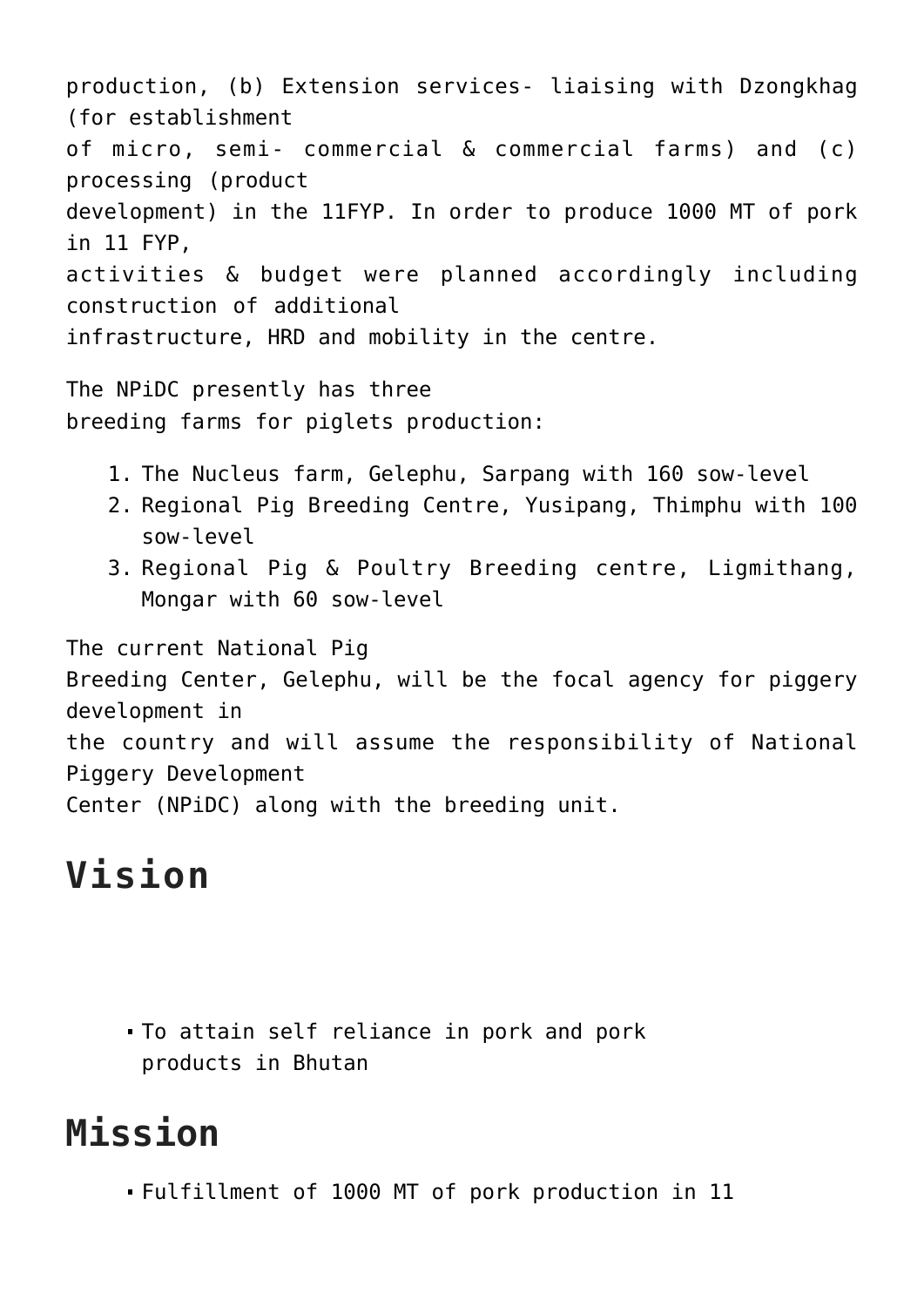plan ( 2013-2018)

- Enhance small scale pig production in rural areas through efficient service support
- Promote commercial and semi-commercial pig production in potential areas through Private Public Partnership (PPP) and Foreign Direct Investment (FDI).

# **Objectives**

- To support poverty reduction by supporting backyard & micro rural farming
- To reduce import of pork and pork products through commercialization of piggery enterprise
- To enhance piggery sector development by linking farmers to relevant stakeholders.

### *Department of Livestock, Institutions, Mandates and Roles*

#### **NPiDC Mandates**

- Function as focal agency for piggery development.
- Support development of policies, strategies and guidelines for piggery.
- Plan, coordinate and implement piggery development.
- Carry out M&E on piggery development in the country.
- Coordinate the capacity development in piggery.
- Serve as center for technology hub in piggery.
- Function as focal institute for training on piggery production.
- Support research activities in piggery and product development.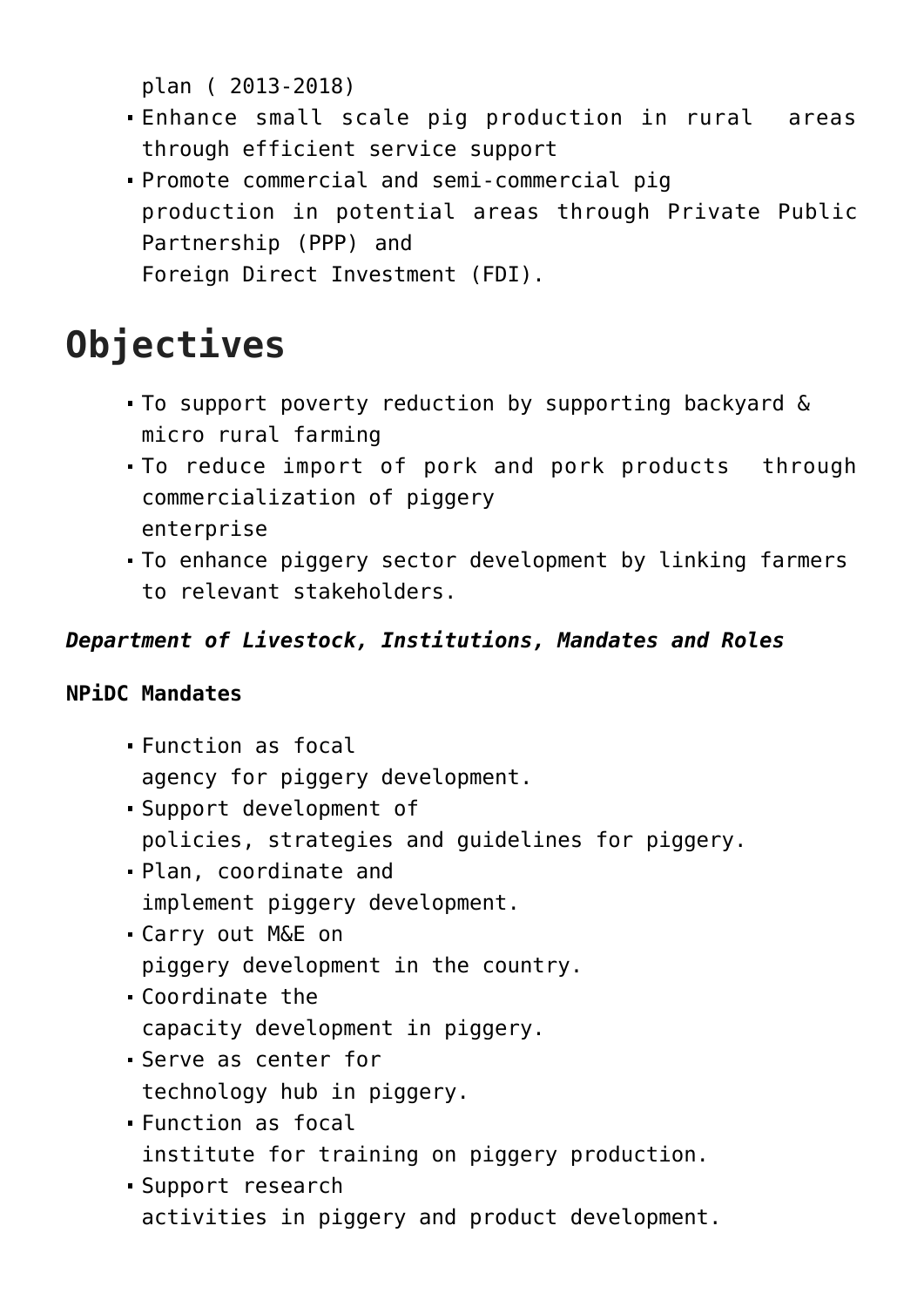- Liaise with relevant national and international organizations.
- Support collaborative development, conservation and sustainable utilization of native pigs.

# **Roles**

### *Inputs Production Unit*

- Plan, produce and supply piglets.
- Carry out all input sourcing including TA.
- Quality control of piglets and other input supplies involving PPP.
- Support works on native pig conservation.
- Support establishment of multiplier farms under PPP.

## *Piggery Extension Unit*

- Facilitate and implement PPP development initiatives.
- Provide technology and technical support to piggery farms.
- Facilitate, coordinate and promote farmers groups and associations.

## *Processing Unit*

- Plan, coordinate and execute piggery product development activities.
- Quality control on piggery infrastructure design and development.
- Support establishment of processing plants under PPP.